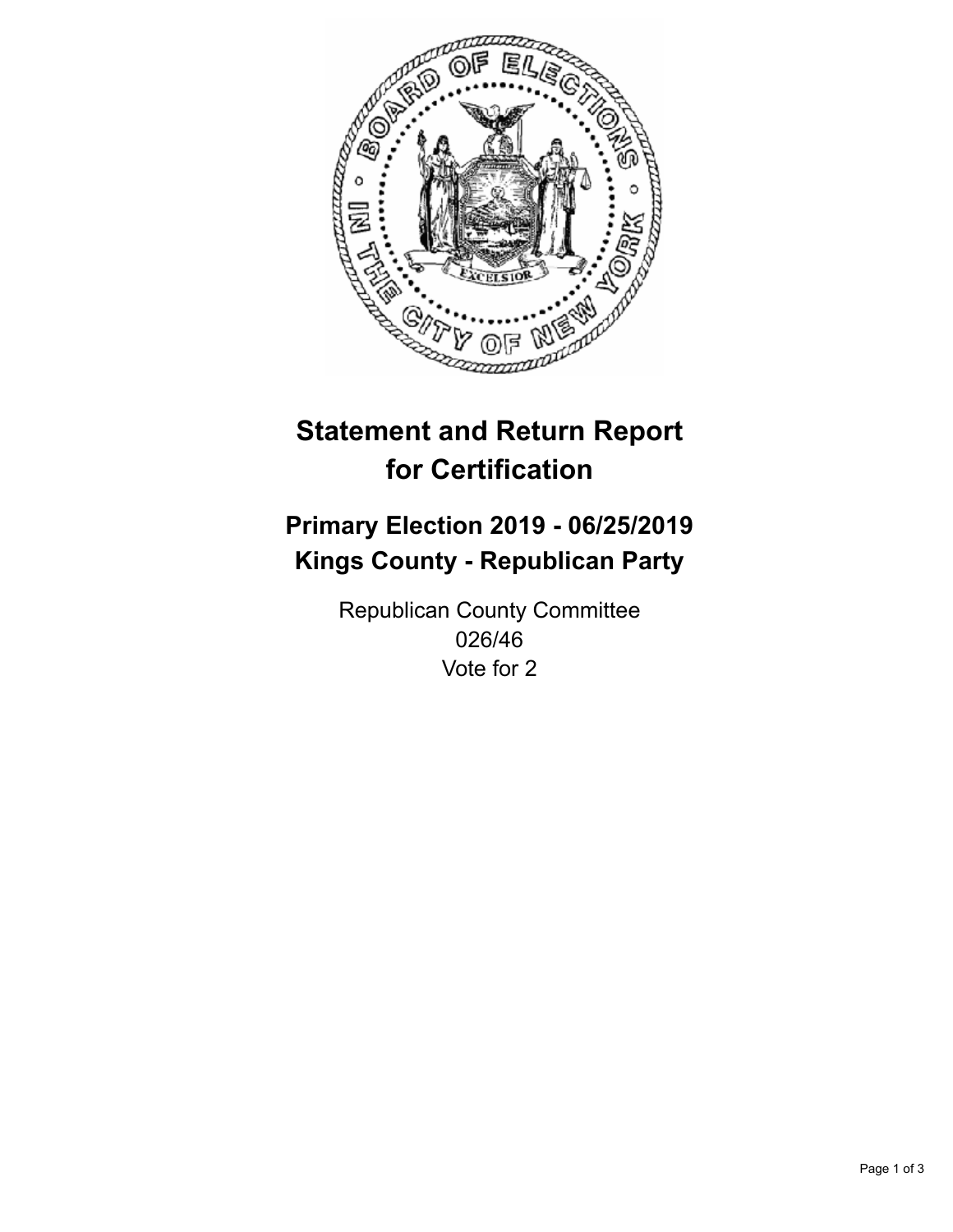

## **Assembly District 46**

| <b>PUBLIC COUNTER</b>                                    | 22       |
|----------------------------------------------------------|----------|
| <b>MANUALLY COUNTED EMERGENCY</b>                        | 0        |
| ABSENTEE / MILITARY                                      | 0        |
| AFFIDAVIT                                                | $\Omega$ |
| <b>Total Ballots</b>                                     | 22       |
| Less - Inapplicable Federal/Special Presidential Ballots | $\Omega$ |
| <b>Total Applicable Ballots</b>                          | 22       |
| <b>GENNADY LUKIN</b>                                     | 15       |
| <b>ZOGRAN ALIGULU</b>                                    | 10       |
| ALBERT G. DOUMAR                                         | 2        |
| <b>GABRIEL E. BASSIL</b>                                 | 4        |
| <b>Total Votes</b>                                       | 31       |
| Unrecorded                                               | 13       |